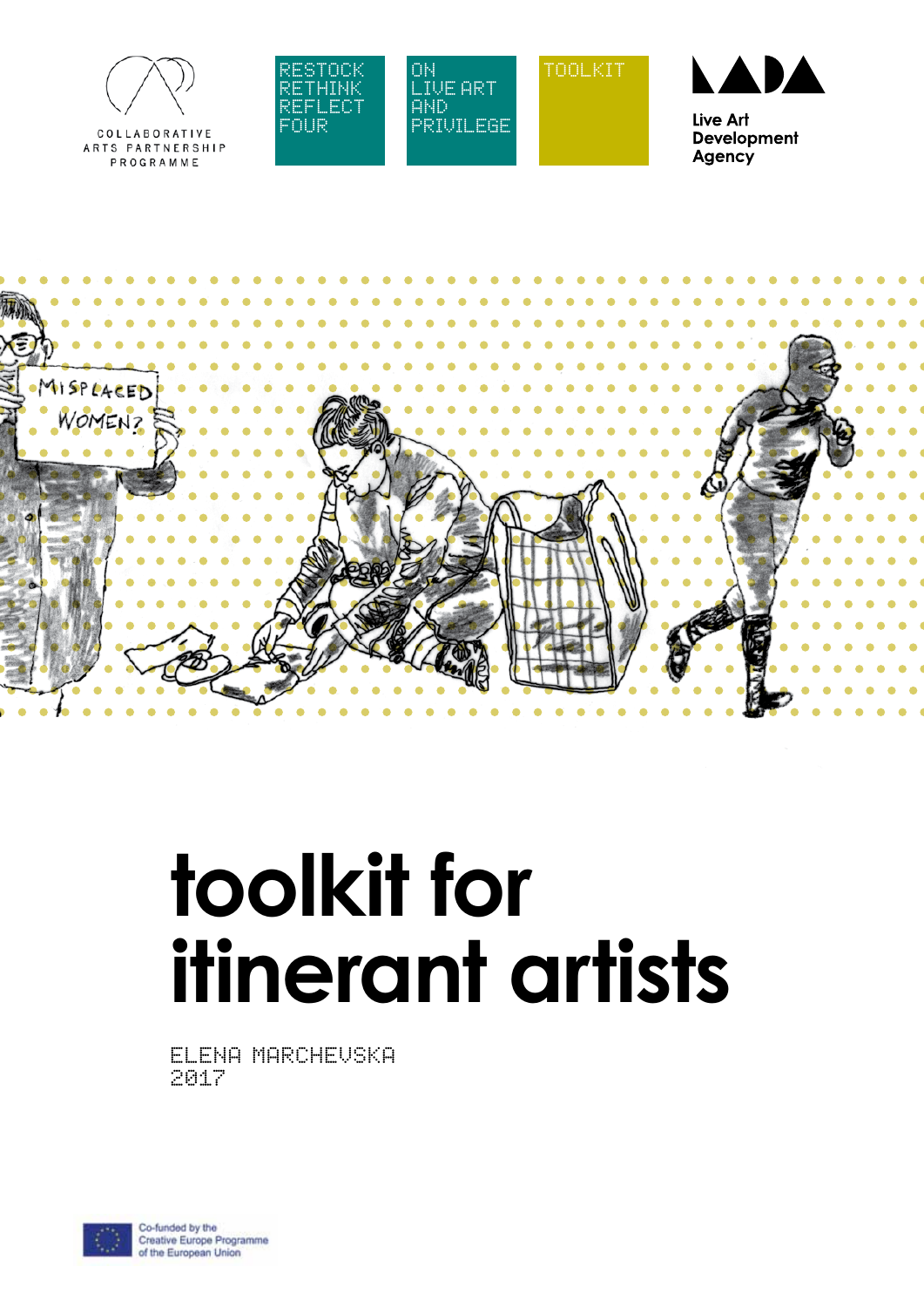

### **toolkit for itinerant artists**

Welcome to the toolkit for itinerant artists, for those on the move, for those who are still and for those who can't travel really. The hardships of being displaced, of constantly being in flux are both an existential ordeal and an opportunity to exercise your creativity. I invited ten artists to contribute advice, exercises and tools for survival when an artist is on the move or stuck in a place of discomfort and unfamiliarity. I invited them to think of movement as a privilege. They all offered generous, contemplative tools to help you move beyond nations and state-invented, irrelevant obstacles. Use these tools wisely, use them often, and don't forget: another world is possible.

elena marchevska 2017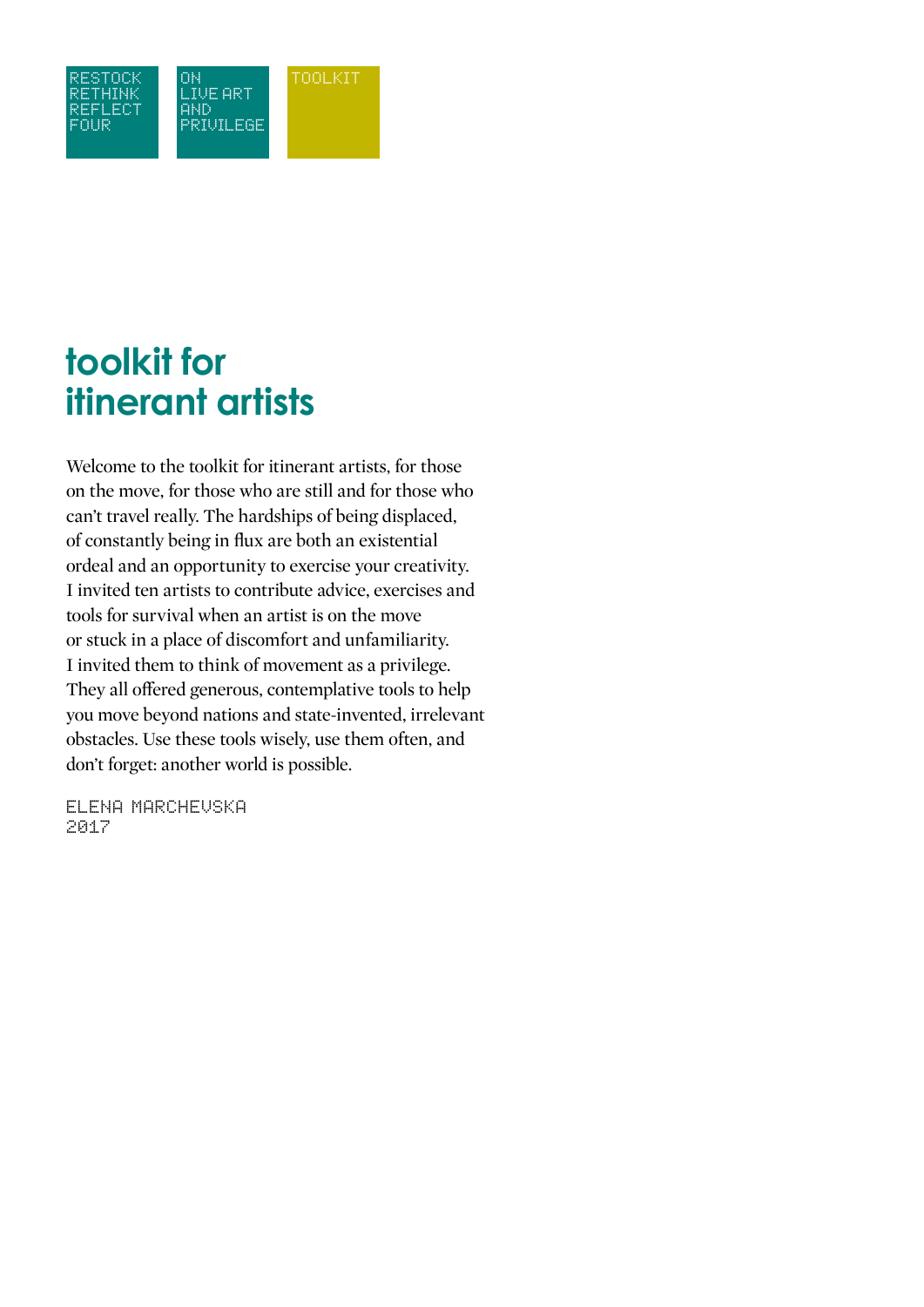### **Tania Canas Nothing About Us Without Us**

 $n^{1111}$ 

RISE Refugee is an advocacy organisation and the first organisation in Australia to be run, governed and controlled by refugees, asylum seekers and ex-detainees. The organisation applies a selfdetermination model throughout its structure, as well as programs. Our motto, "nothing about us without us" is painted across one of the walls at our drop-in-centre, with the Aboriginal flag sitting just below, to acknowledge First Nation sovereignty and our solidarity with First Nations' self-determination struggles. "Nothing about us without us" is a methodology we fiercely defend in advocacy and in practice- in particular throughout our Arts Portfolio<sup>1</sup>.



**1**

Over the last few years there has been a huge influx of artists approaching RISE in order to find participants for their next project. The artist often claims to want to show 'the human side of the story' through a false sense of neutrality and limited understanding of their own bias, privilege and frameworks. It became evident that under the guise of advocacy, these approaches asked for props, not people; dramatic devices not navigational lives; bodies not complex, relational, socio-political beings. Furthermore, these artistic approaches often prescribed modalities of existence, within designated spaces of self-expression which only served to reproduce subject-positions and essentialised definitions of 'refugee' rather than an understanding of contextual refugeeness. They invited our community to speak, but only on limited, pre-existing terms of enunciation. We could tell our stories but were denied autonomy to analyse them. Working with refugees thus becomes an exercise in ill-thoughtout, quick responses to stage refugee narratives, rather than an opportunity to re-imagine process or practice let alone challenge privilege or power.

'Ten points to consider if you are an artist- not of the refugee and asylum seeker community- looking to work with our community' was written as a response to exploitative, problematic arts models and the white saviour complex that disregards our creativity, our agency and our autonomy. It offered a means of reflexive allyship – by turning the gaze away from the homogenous idea of 'other', through humanistic, cultural competence models and inverting the pathologising gaze. In identifying the voicelessness of our community to be a result of the refugee discourse (and such arts projects) rather than the lack thereof, it looked to change the point at which the conversation began and thus the types of questions posed. The article sought to problematise the very pretence of 'helping' to argue that consciousness raising, 'making you think' and good intentions are not only not good enough, but potentially violent and erosive in and of themselves.

1. http://riserefugee.org/

*continues over*

willis,  $n^{11}$  iii  $i_{\ell_{\ell}}$  $0.1111$  $111111$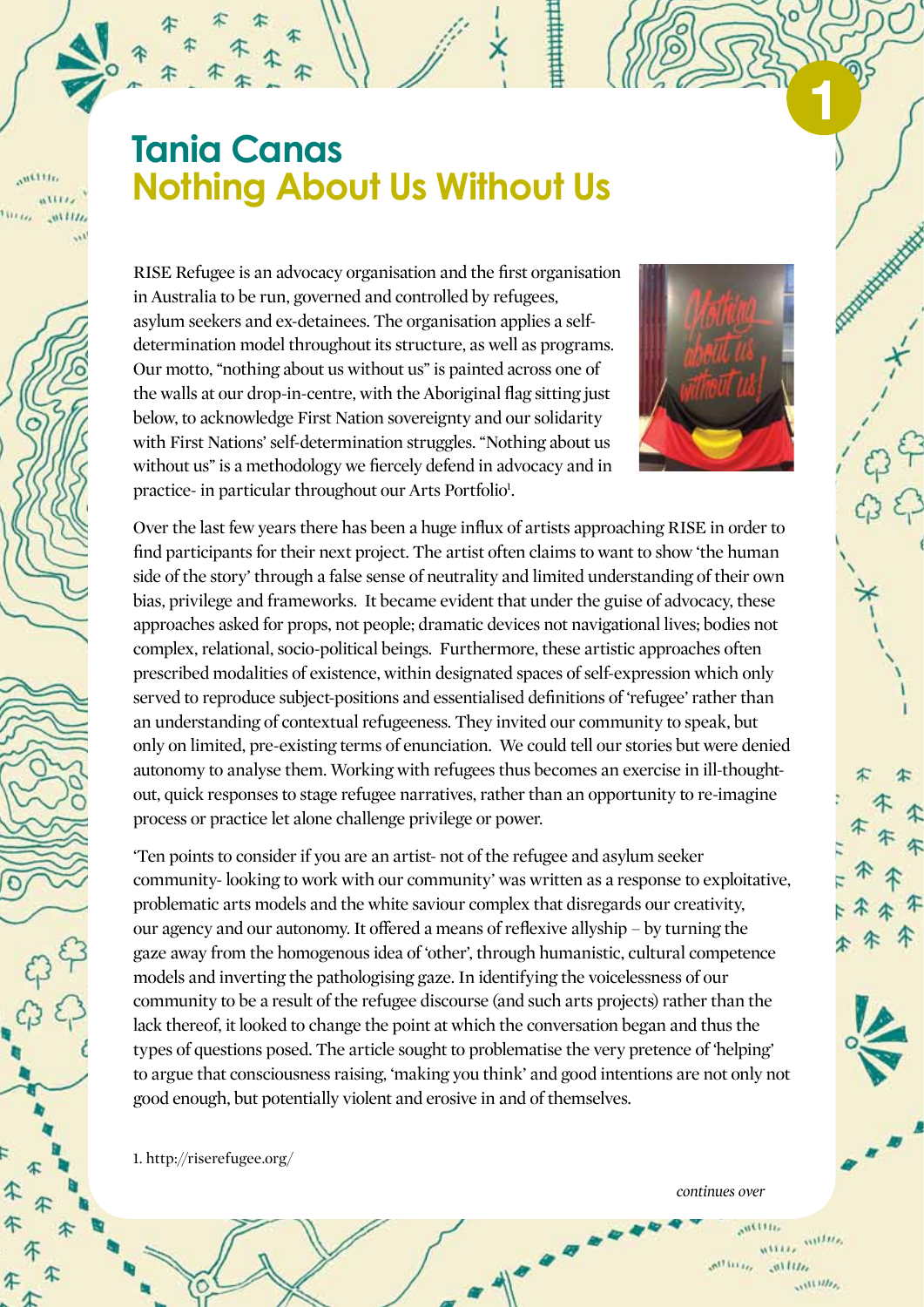#### **1** Process not product

 $m$ <sup>111</sup>

We are not a resource to feed into your next artistic project. You may be talented at your particular craft but do not assume that this automatically translates to an ethical, responsible and self-determining process. Understand community cultural development methodology but also understand that it is not a fool-proof methodology. Who and what institutions are benefiting from the exchange?

#### **2** Critically interrogate your intention

Our struggle is not an opportunity, or our bodies' a currency, by which to build your career. Rather than merely focusing on the 'other' ('where do I find refugees'.. etc) Subject your own intention to critical, reflexive analysis. What is your motivation to work with this particular subject matter? Why at this particular time?

#### **3** Realise your own privilege

What biases and intentions, even if you consider these 'good' intentions, do you carry with you? What social positionality (and power) do you bring to the space? Know how much space you take up. Know when to step back.

#### **4** Participation is not always progressive or empowering

Your project may have elements of participation but know how this can just as easily be limiting, tokenistic and condescending. Your demands on our community sharing our stories may be just as easily disempowering. What frameworks have you already imposed on participation? What power dynamics are you reinforcing with such a framework? What relationships are you creating (eg. informant vs expert, enunciated vs enunciator)

- **5** Presentation vs representation Know the difference!
- **6** It is not a safe-space just because you say it is

This requires long term grass-roots work, solidarity and commitment.

#### **7** Do not expect us to be grateful

We are not your next interesting arts project. Our community are not sitting waiting for our struggle to be acknowledged by your individual consciousness nor highlighted through your art practice.

#### **8** Do not reduce us to an issue

We are whole humans with various experiences, knowledge and skills. We can speak on many things; do not reduce us to one narrative.

#### **9** Do your research

Know the solidarity work already being done. Know the nuanced differences between organisations and projects. Just because we may work with the same community doesn't mean we work in the same way.

#### **10** Art is not neutral

Our community has been politicised and any art work done with/by us is inherently political. If you wish to build with our community know that your artistic practice cannot be neutral.

#### **11** Not just expression- challenge the terms of enunciation

 Just because we exist in a space, doesn't mean we've had autonomy in the process by which the existence has occurred. It is not about 'giving a voice', we already have one what we are talking about is power and self-determination.

 $1111117$ 

 $n1111,$  $n^{11111}$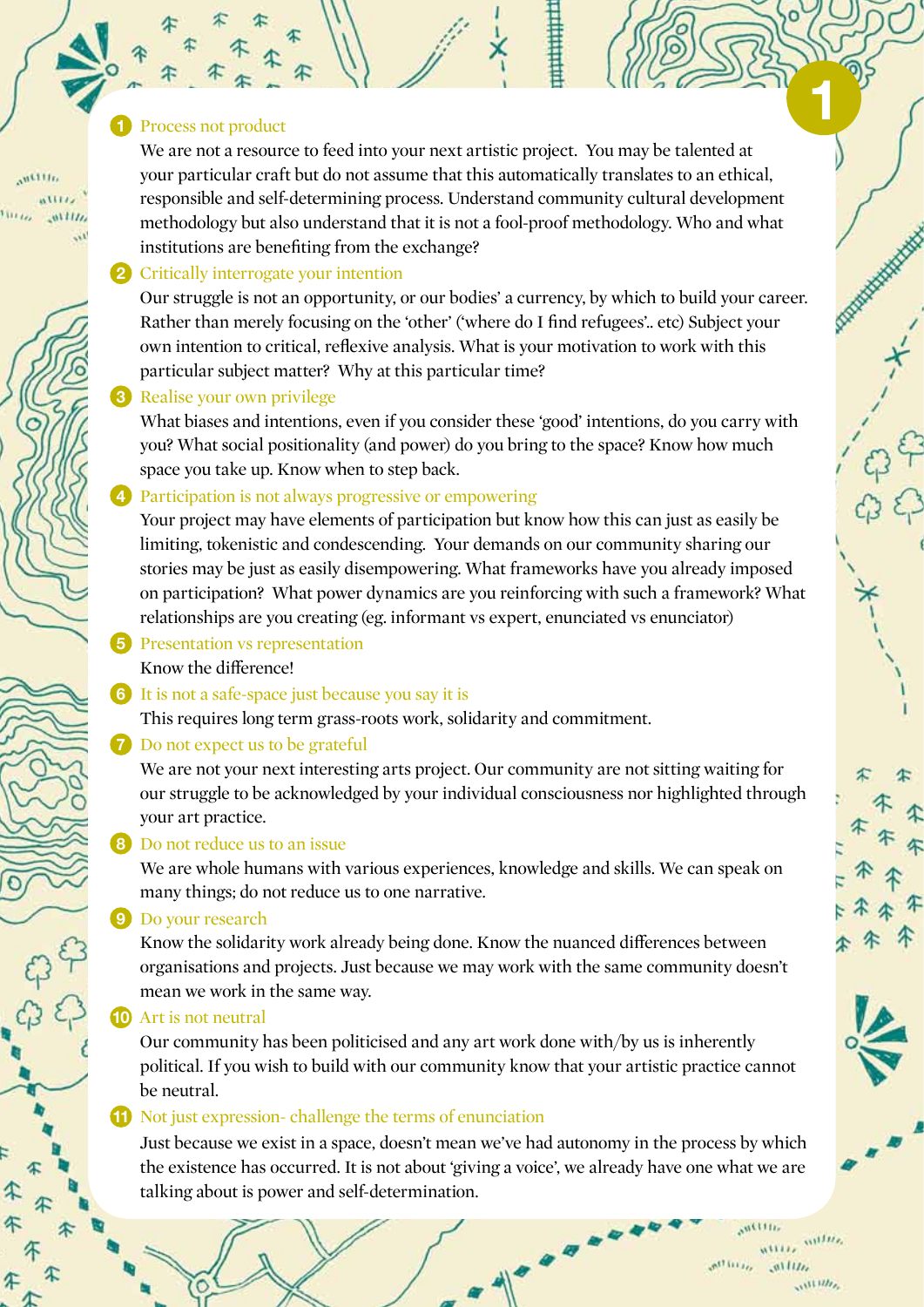### **Işil Eğrikavuk**

Dear Young Artist,

 $n$ illi

Almost ten years ago, right before graduating from my masters degree at the School of the Art Institute of Chicago, I had read a book titled "Letters to a Young Artist", which included a number of letters and pieces of advice from older and established artists to younger ones. I remember that I really enjoyed reading these living voices instead of cold and distant exhibition catalogues, which I often found difficult.

Now I am asked to write one, even though I do not yet fit into the category of "old" or "established". Still, with my ten years of experience of collaboration and teaching, I will try to pass on to you some advice, which hopefully will reach your hearts.

• How do you choose your community? Do you lean towards communities that you think are problematic? Do you choose communities that are economically, agewise or status-wise lower than you? Think about your pre-interests before you start. Sometimes you can try going the opposite way.

• Think of also what community means to you. Is it a block, human masses or is it diverse individuals? Try to imagine the people you work with first as individuals, then see them as community.

• Talk to the people, but listen to them more. People always need to be listened to. Try to be open to them but do not present yourself as a servant either. Be honest, sometimes you do not even have to make anything out of it right away.

• Do not go to your site with a pre-made idea. Formulate your idea from your everyday experiences with people. Write your daily encounters down. The idea will come to you.

<sup>l</sup> Do not rush to make an artwork right away, I know it's hard. Wait, just wait for the best idea. You will know when it comes to you.

• Think about how you present yourself. Do you explain yourself in complicated ways? Do you use a language that only the art world will understand? Try to formulate a simple language, but keep your core.

 $\bullet$  Do not forget how fragile your position is. You are doing a complex job, which requires you to be a creative mind, a leader, a therapist and a social worker too. You cannot be all at the same time, so do not overly push yourself. Know your limits.

<sup>l</sup> Enjoy the process, focus on the small acts, not the big outcome. Remind yourself not take everything too seriously. Laugh at things and to yourself too.



**2**

 $m\nu$  $\mathbf{A}^{\dagger}$  is i.e.  $0.1111$  $111111$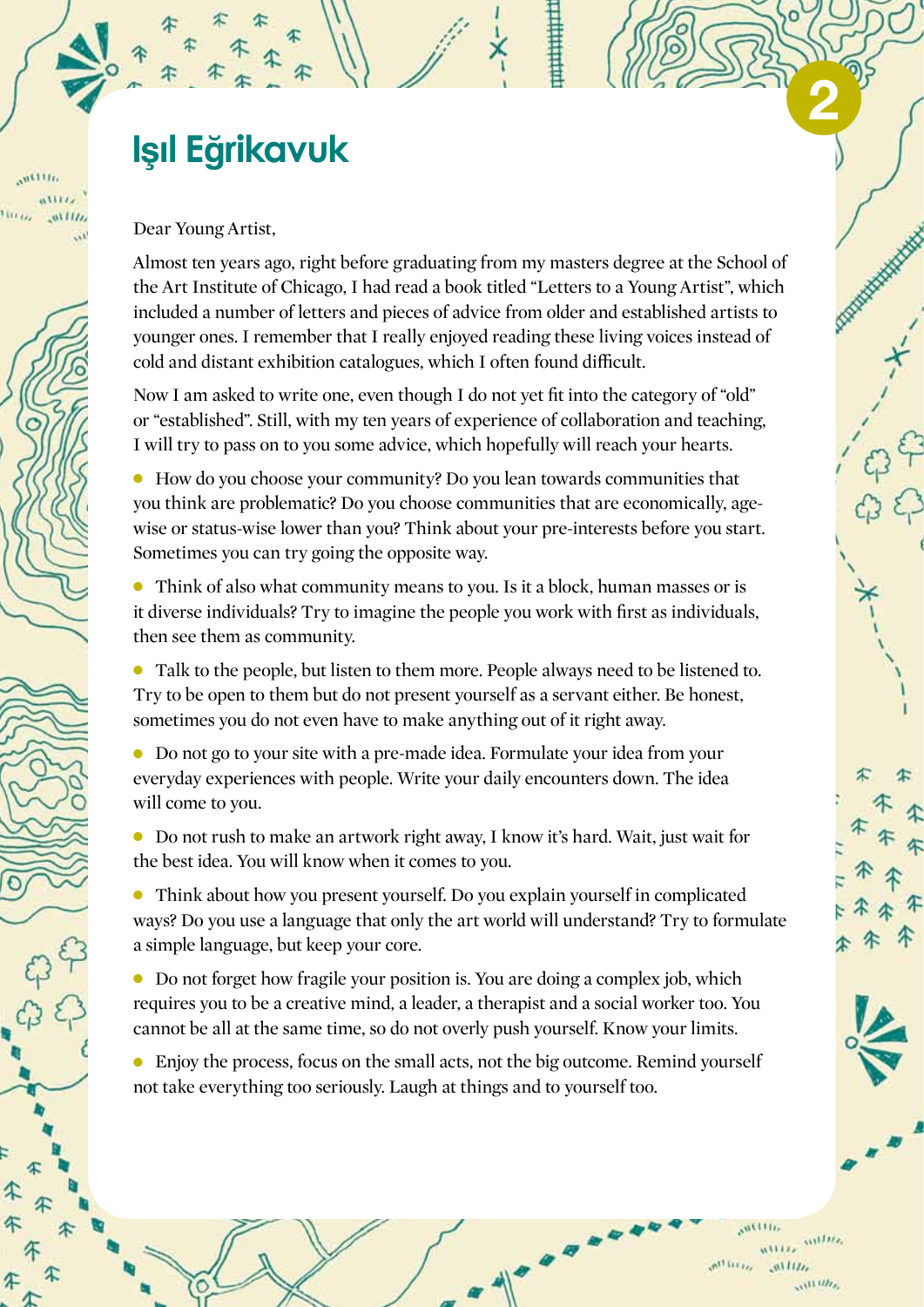### **Roberto Sifuentes**

#### **Performance As Visibility and Disruptions of Space: Performance experiment for students or small groups**

- Bring 3 students or a team of collaborators.
- One or two participants/performers with one observer/documentor.
- Find a charged location or community you would like to investigate or that is relevant for your research. The location should be public and populated.
- Create a simple performance/action or intervention for that site. These should be simple non-aggressive interventions, where the people you encounter have to somehow acknowledge you.
- <sup>l</sup> You must note and be aware of the location; its cultural, political, historical significance, and the reason the action must take place at this location.
- $\bullet$  If your intervention/experiment is particularly short, you may repeat it several times to gather more information.

#### **Observers:**

- Observe the interactions, document, watch out for your colleagues.
- $\bullet$  Write about the experiment/ re-perform
- Note your "costuming" why you chose to wear those particular clothes, hairstyle, etc. What is your perceived identity? What are the demographics of involuntary audience? Why did you choose this audience? Were you welcomed Y/N? / How were you perceived?
- $\bullet$  Always be aware of private versus public space. Always be safe. These are simple, small, almost invisible interventions.



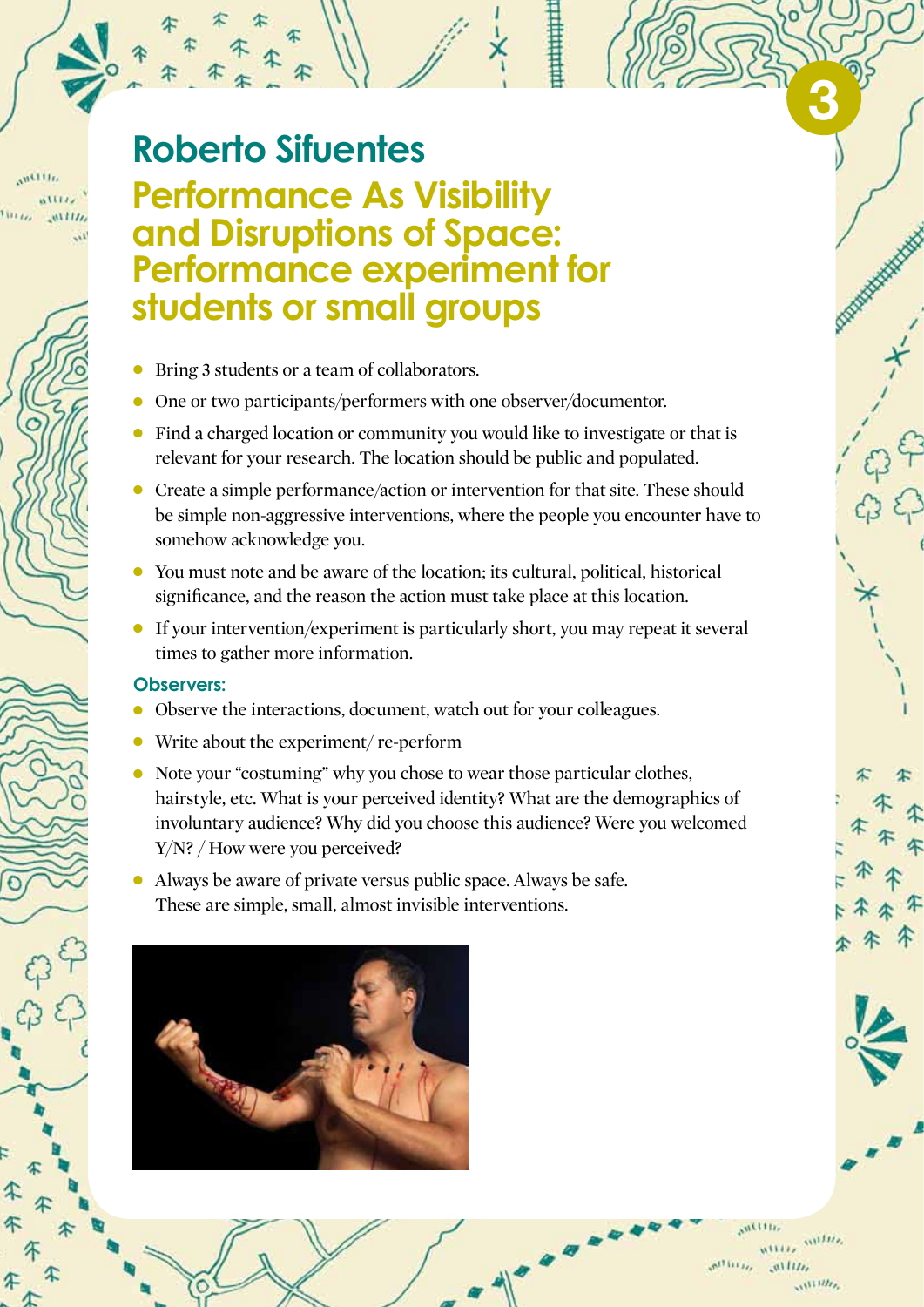### **Aram Han Sifuentes**

 $\alpha^{n111n}$ attra,

 $01117$ 

Turris.

Đ

€

4

Write a lot and write often. Sometimes give yourself 5 minutes to respond to questions that you ask yourself. During this time, don't let your pencil leave the page and write whatever comes to mind.

> $50111117$  $\frac{m}{m_{\rm HMS}}$   $\frac{m_{\rm HMS}}{m_{\rm HMS}}$  $\mathcal{P}_{\text{H}}(t)$  and  $n$ llln  $\mathcal{M}^{1111IIj}$

**4**

**Company of the American** 

丈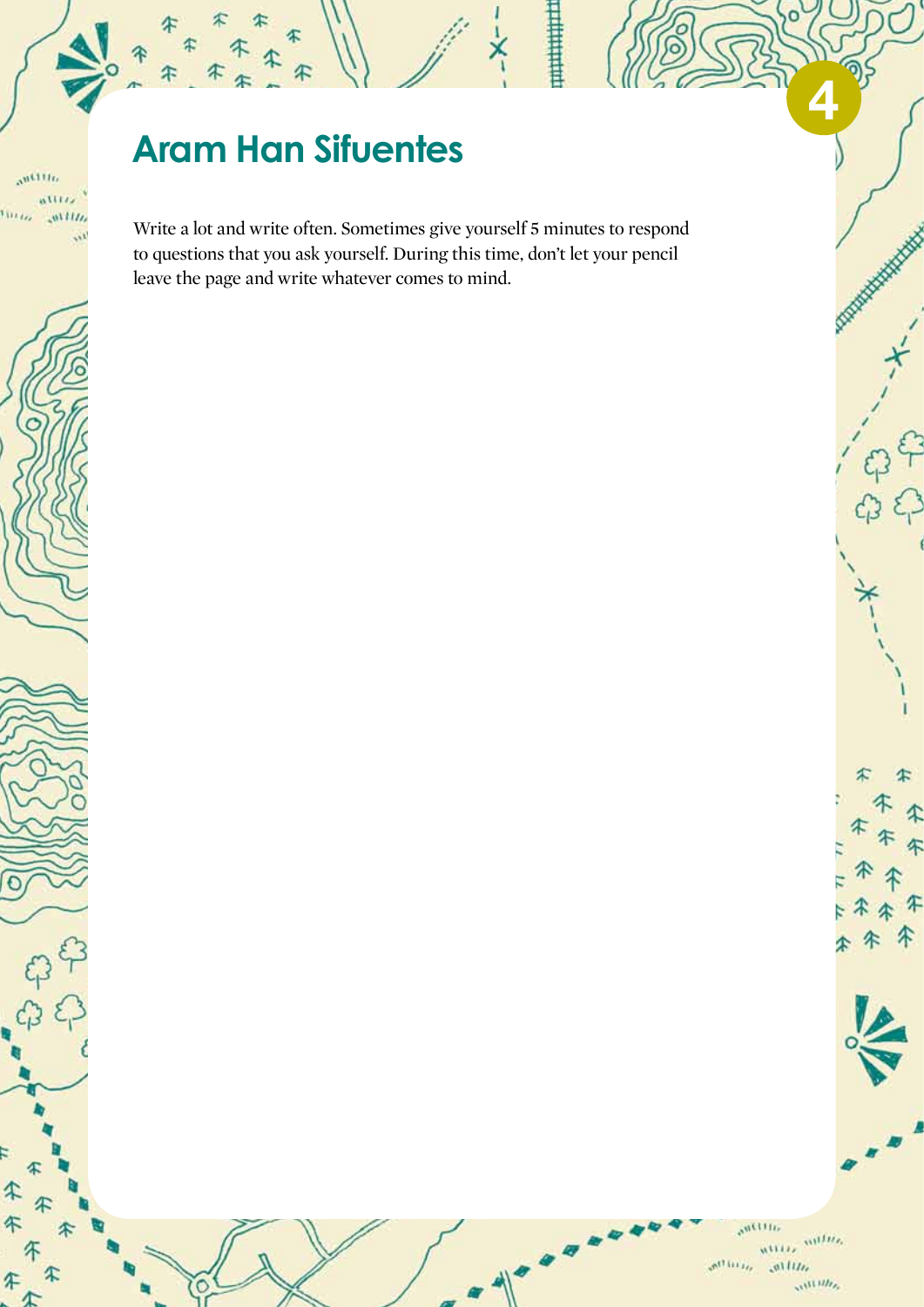### **Sophie NL Besse Monster**

For group of 5-6 people.

 $\alpha$ <sup>Willia</sup> attriz

litte

T

45

You have to act as the body part of a monster. You need to sit down all together at the same place, walk through the room together, even talk together! Improvising what the monster will say in synchronicity is difficult. A facilitator or member of the audience will ask some questions. It involves a lot of listening, but it's fun, so enjoy!!!

> $5011116$ *millie*.  $n$ tiis,  $\alpha^{111111}$  $allu$  $\mathcal{M}^{(1111)}$

**5**

≭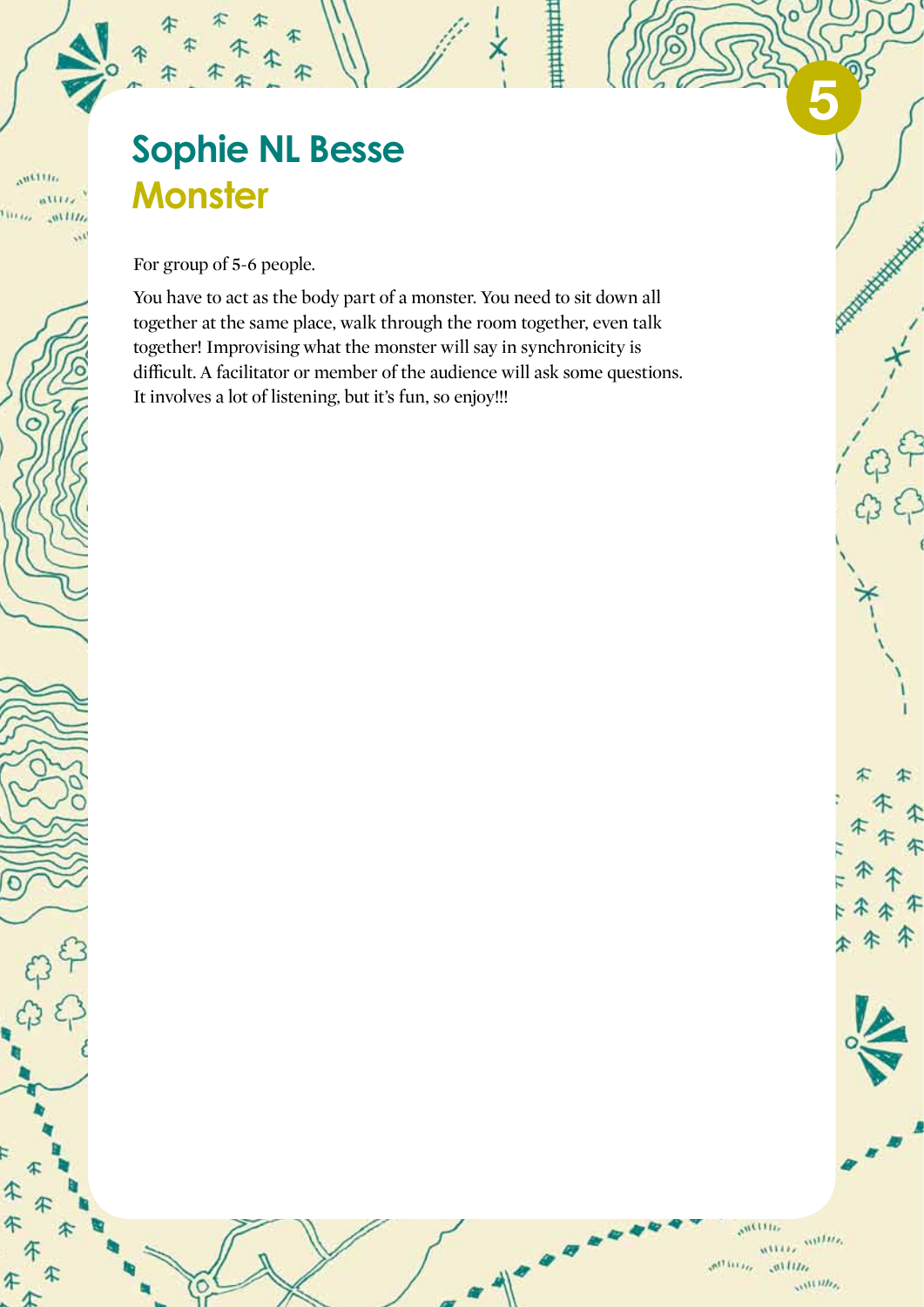### **Mark Jeffery Performing Labour**

 $m$ <sub>111</sub>

#### **Performance Exercise (by way of creatively introducing yourself in a workshop)**

Provide each participant in the workshop two sheets of blank paper. On one sheet of paper write down the occupation of either your parent or grandparent. Underneath the title of the occupation, write down a minimum of one to a maximum of three instructions for another person in the workshop to perform. Be specific and write each instruction clearly. On the second sheet of blank paper now write down a occupation that you imagine you would like to do in the future. Again write down a minimum of one to a maximum of three instructions for yourself that you will perform.

Pass the parent / grandparent instruction to another person in the workshop. You will keep your future occupation sheet. Each person in the workshop has: 1. Instruction for 'parent occupation' that they got from someone else in the room and 2. Their own instruction for an imagined future job.

From these two sheets of paper create a 1 minute and 10 second performance. Within the frame of 1 minute and 10 seconds create 3 actions, each action lasting 20 seconds, to perform in the workshop. Allow the additional 10 seconds as a place of transition, beginning, end and stillness. Consider each action being divided into 5 'images' that you will blend from the instructions you received or from your own instructions. Create a hybrid of the two occupation instructions given on the two sheets of paper. As a reference point show examples of Edward Muybridge and his human and animal locomotion series as a way to begin to develop from instruction to action.

Allow 30 minutes of work time to develop the assignment. After 30 minutes each workshop participant says their name aloud and performs the 1 minute 10 second composition.



 $m\nu$  $\mathcal{M}$  is i.i.  $0.1111$  $\mathcal{M}^{III}$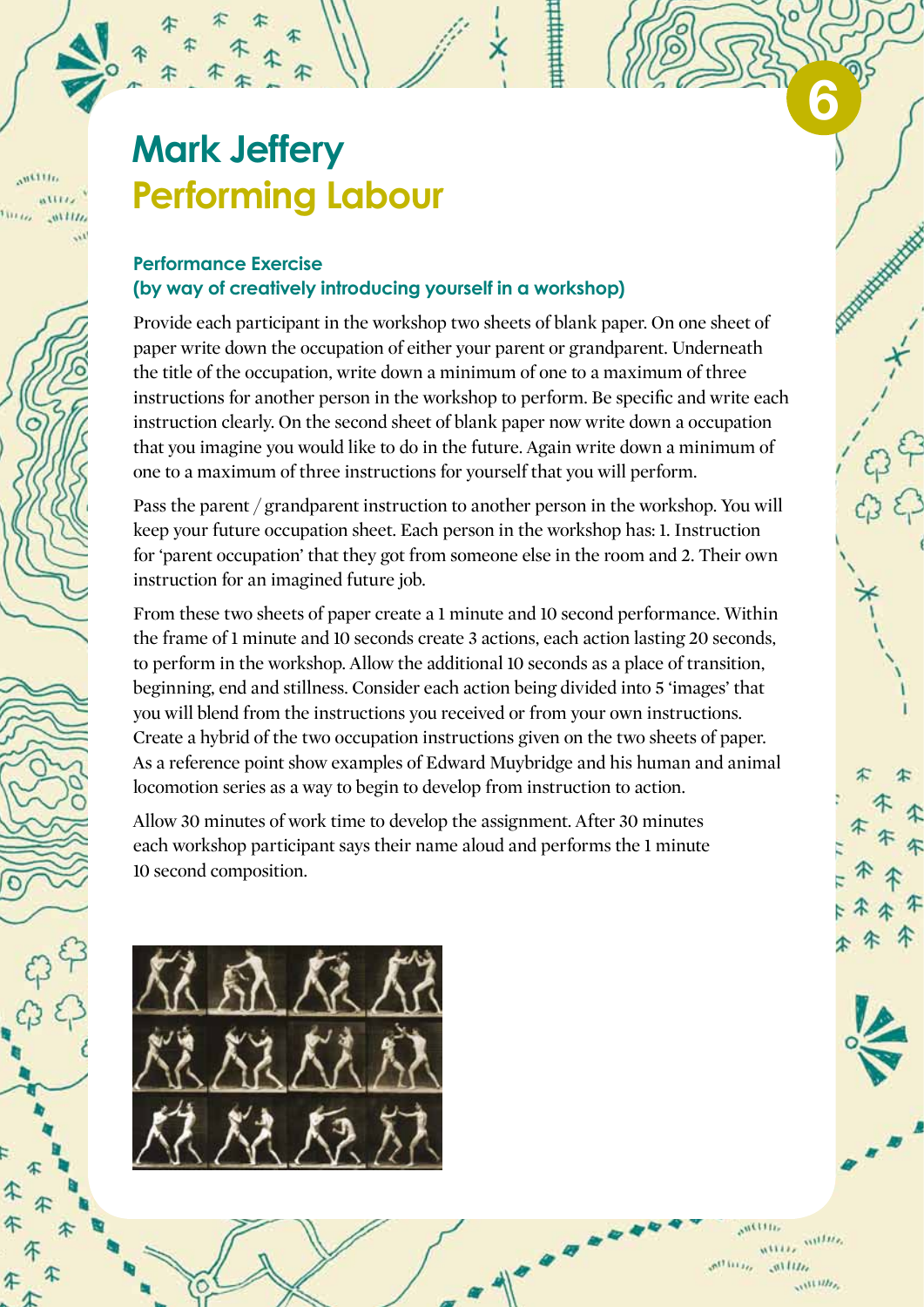## $n$ <sup>111</sup>

### **La Pocha Nostra Imagination exercise #69: Imagine the world as a human body & write about it**

(This text can be used as part of a live performance or during a class visit.

For this version, Balitronica reads/gives the most recurrent answers we have received from audience members and workshop participants.)

GP: Dear class/dear audience…

Let's all close our eyes, breathe deeply and for a moment imagine our bodies as territories & our planet as a human body…

Ooooooommmmmmmmmm…

If the world was in fact a human body, where would the brain be located? In Paris or London perhaps?

BG: No, that's just a colonial stereotype. Why not Paraguay or Madagascar?

GP: And the memory? In Egypt, China or Mesopotamia, allegedly the oldest civilisations?

BG: Or at the 4 corners of the Anazasi? Hard to tell, there are so many different memories.

GP: ... & where would the heart be located, in Mexico?

BG: No, that's more like the liver.

GP: And the lungs…in the Amazon?

BG: Nah, that's a terrible cliché. Besides, if they were truly located in the Amazon, they would have TB or emphysema.

GP: The arms would probably be… the industrious USA

BG: Nah, I think the US would be more like the stomach, the ultimate organ of consumption, digestion.

GP: And the legs? Where would the legs be located? I need some help here...

BG: Brazil? Not to stereotype them but those Brazilians are great dancers.

- GP: And the feet?
- BG: Pata-gonia?

GP: Too literal! The nalgas? El culo del mundo? Australia or Antarctica?

 $1111117$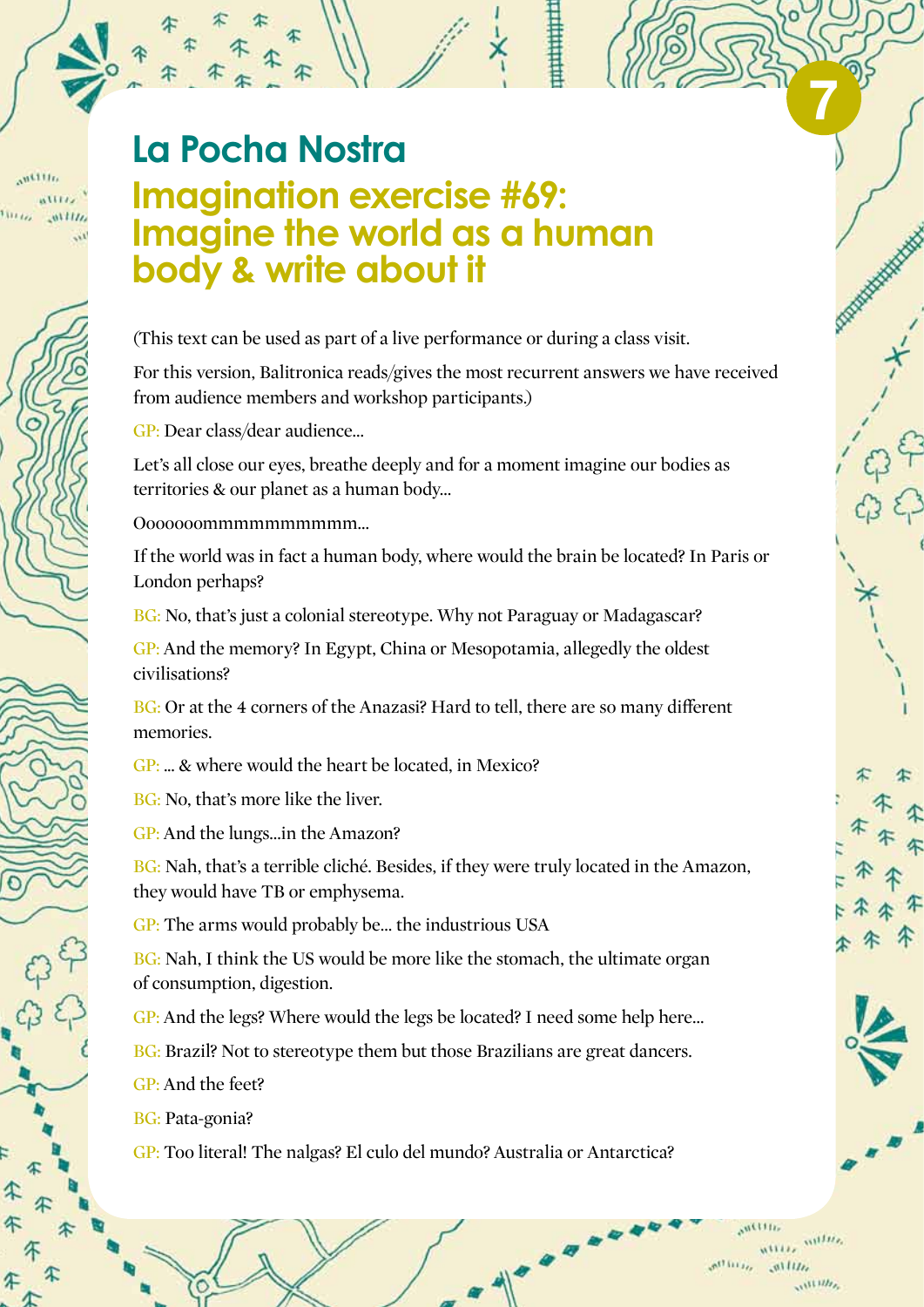BG: Nah, that's a literal geographic transference. No, more likely Washington DC.

GP: OK, cambio de pregunta… Where are the headquarters of the IMF? Switzerland or Belgium?

BG: There are no headquarters. The IMF is everywhere; in every part of our colonised bodies.

GP: Now, the location of the genitalia would be quite contested que no? Let's debate it. Any ideas?

BG: Should we do it by gender?

GP: OK, what about the vulvae?

BG: I'd say either the Mediterranean or the Caribbean?

GP: Good guess. And the penis and testicles? Africa?

BG: See that's racist! What about the Himalayas?

GP: Too PC! Any other parts of the human body that you can connect to geography or culture?

*(People continue responding)*

Now, with these images in mind, let's write an improvisational poem, 5 minutes max with the first line being "If the world was a human body…"

Run with it! Be as wild as you can & then, we will read some of them out loud.



**7**

 $n$ <sub>1111</sub>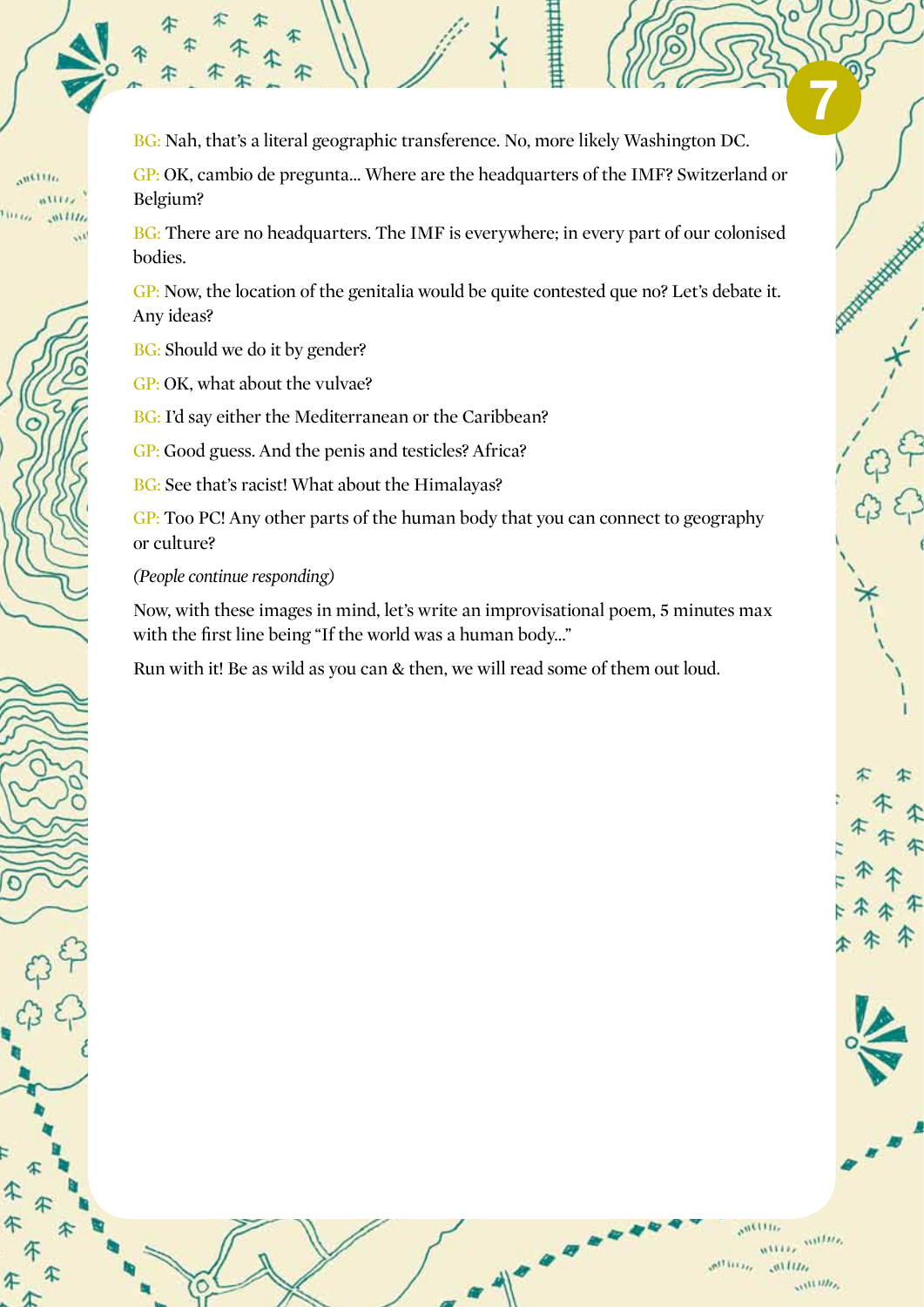### **Tara Fatehi Irani Make Yourself at Home: A Site-Sensitive Dance**

I get on the bus – it's raining way more than I'm prepared for. This is before 'the advanced GPS technology that tracks ships now tells you when your bus is due'. I get on the bus – soaked – and ask the driver: 'Do you go to Tulse Hill?' The driver looks at me confused 'Tulse Hill?' I say 'Tulse Hill' [this time I slightly twist my tongue to say it] He says 'Tulse Hill?' and again I say 'Tulse Hill?' [trying a different twist of the tongue] and then he says 'Oh, Tulse Hill, yes' and nods. I go through to the back and Tulse Hill is three stops away.

You can be anywhere – you can be anywhere to not feel at home:

on the train or the bus, at school, the post office, the supermarket, in your room (not everyone feels at home in their room), the pub, the street, wherever.

But as you're going about your daily life, perhaps trying to make sense of the *Look Right, Look Left*s printed on the asphalt

---Pause---

[don't run for the bus – miss the first or even the second one]

Look around you [for at least three minutes]

What do you see?

I see a half-wet building and a man in a bright yellow rain coat

---Pause---

A dog jumping about with his ears flapping in the air as if in a Disney animation. Someone drops a coin. Beep Beep. The red handrail is warm, moist and sticky. Scent of a sweet melon perfume dashing by. The traffic light is slightly dented and you can see where a car has hit it not so long ago.

---Look Right---

Let the colours, the motions, the billboards, the grass, the shapes, the smells, the bikes, the lights, the lines, the noises, the conversations, the patterns and the thoughts move you.

**8**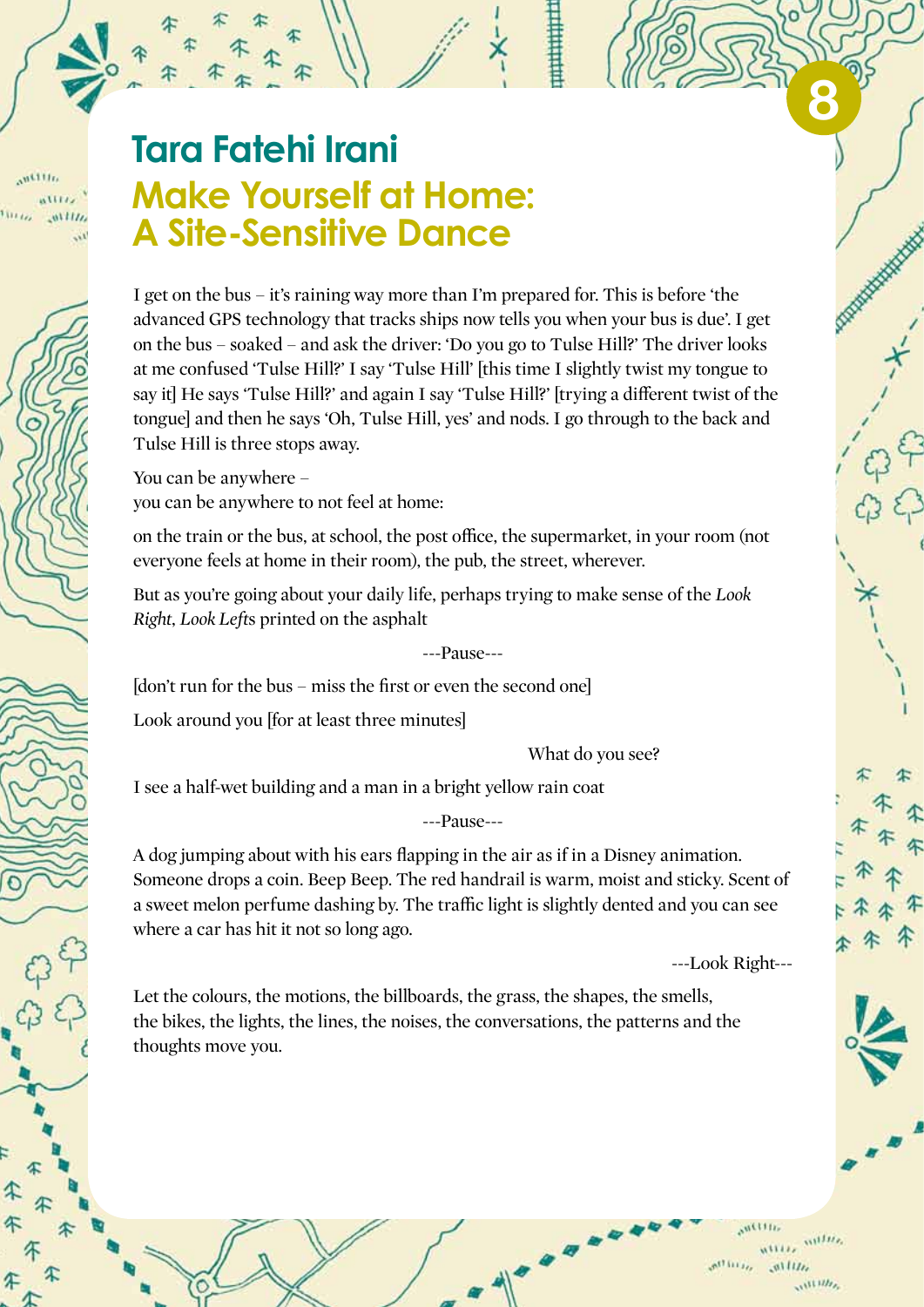A move as miniscule as a twist of a finger or as visible as taking large steps and jumping up and down. As ordinary as blinking your eyes or standing on tiptoe, or as specific as moving an arm in a 36° angle or wiggling your shoulders 12 times per minute. As quick as a memory flashing in your head or as slow as taking a whole minute to inhale. It just needs to happen in the pause.

---Look Left---

The spider is munching the other nameless bug --- the shadows get longer and instantly shorter --- I'm still on tiptoe.

If others look at you in confusion: smile and continue. Make yourself at home. Chances are they'll smile back. Keep in mind you're probably the only one who knows you're dancing.



**8**

 $n^{1111n}$ 

**WEE**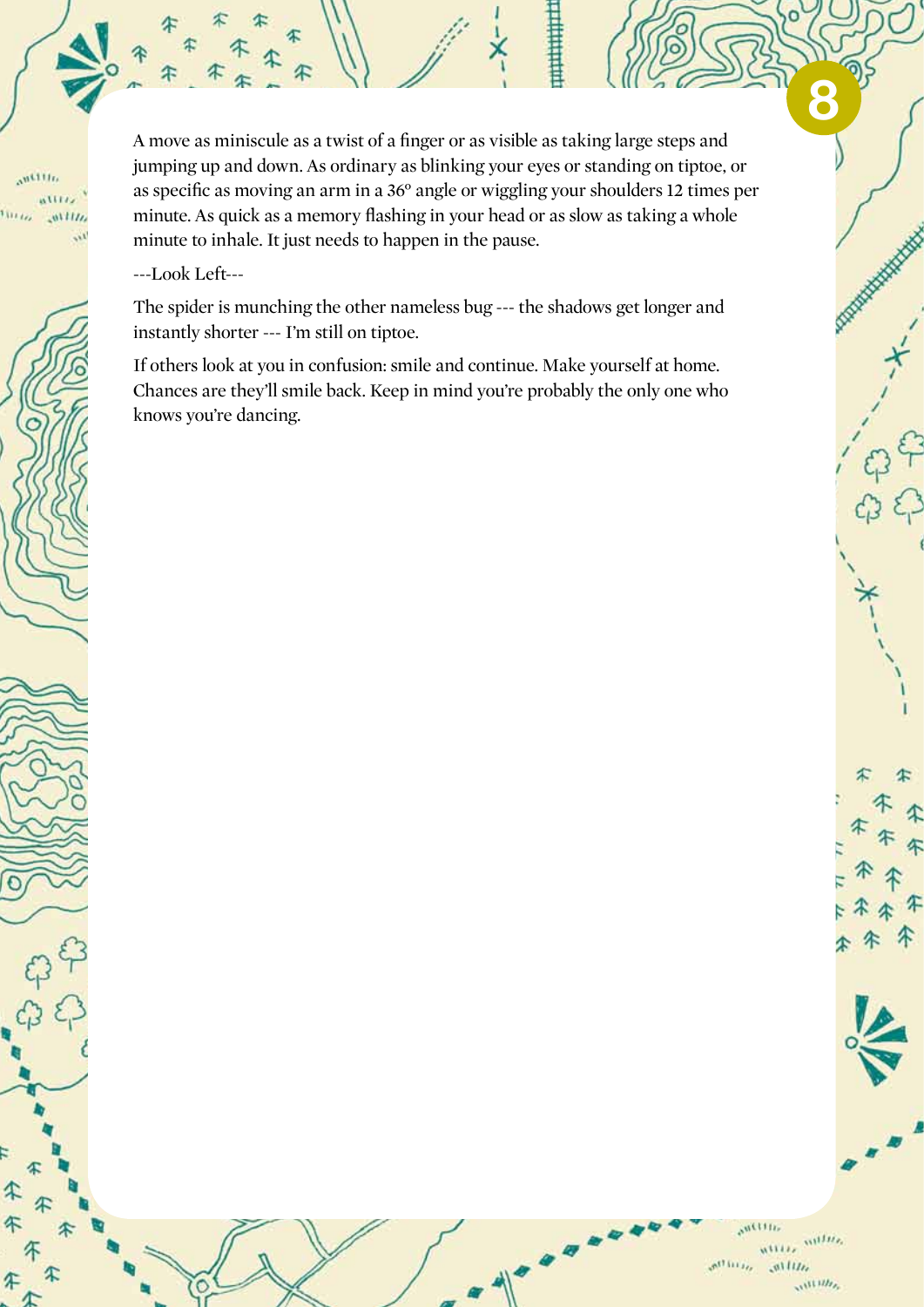## $n$ <sup>111</sup>

### **Kimbal Quist Bumstead Performance Walk**

Find an historical map of a place that no longer exists, or exists in a different way than it used to.

(For instance this resource can be used: goo.gl/XU52Qw)

On that map choose 2 points of significance.

Use that map to walk between those two point in the current reality, following the same layout of the roads that used to be there (to the extent which is possible).

Notice what you see on the way. Who is there? Imagine who would have been there 10, 50 or 100 years before.

During your journey, make contact with a stranger, and ask them something about this place and what they know about it, what does this place mean to them, or what do they wish it was. The conversation is up to you, it could be a question about the past, or something about the present, it could be personal or distant.

Record your meeting with a photograph of the location, and a text, audio recording, or drawing and then upload it and tag it onto the map at the same spot where you were.

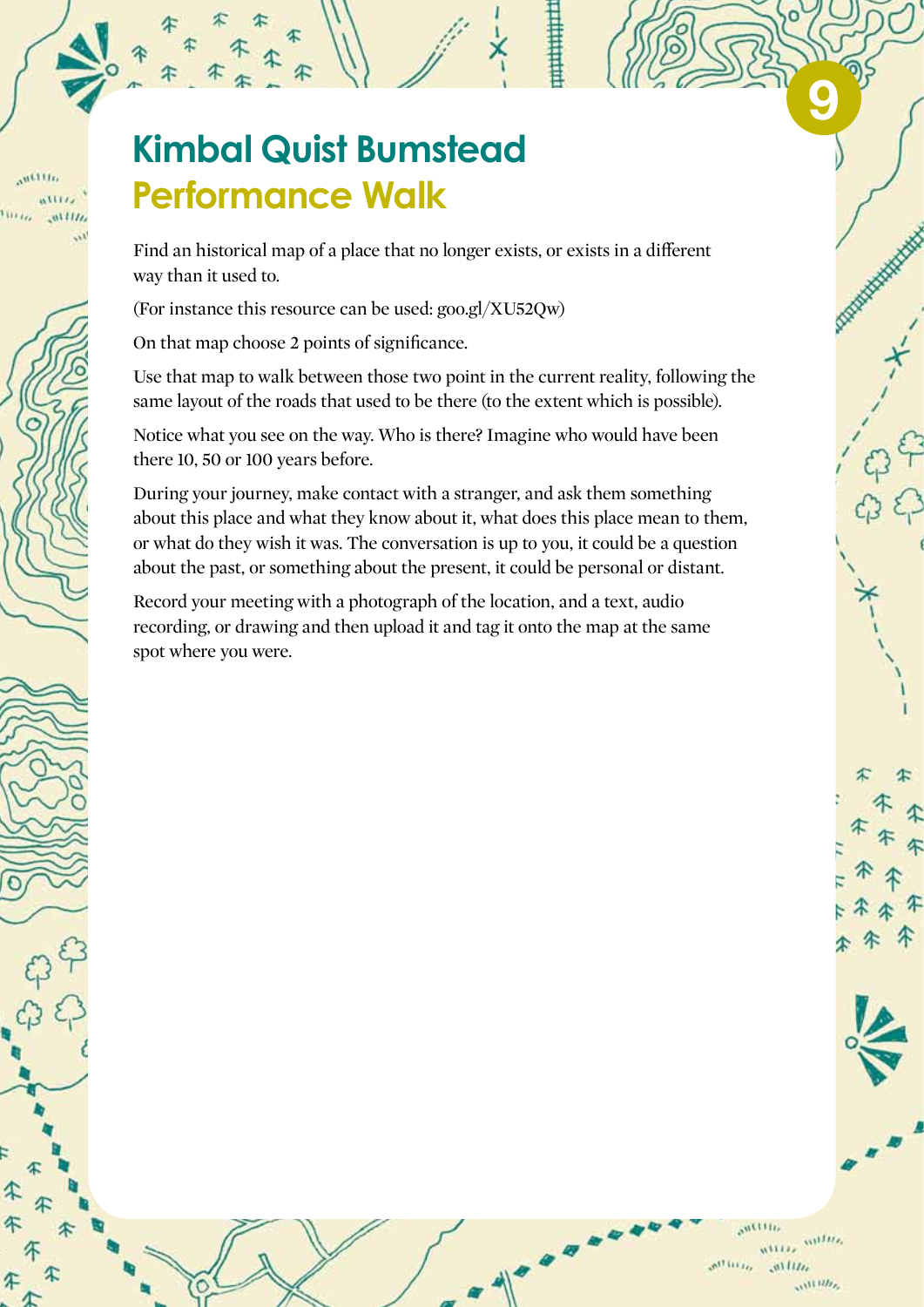$n$ <sup>111</sup>

### **There There Eastern Europeans are blunt. So is their advice. Take it or leave it.**

**Making work**



**Research:** Work does not create itself. Once your subject is established, look up anything seemingly adjacent. Archival work is fundamental: take notes, photos and document it all, otherwise it will amalgamate in your memory. Remember that research resources might be slightly more available in the UK than in your native country. If in London, make good use of the plethora of libraries with content in the English language, and do not forget that you can always ask your local libraries to order books in. They might not be the most popular ones, but you can convince the librarians the community will benefit from them. While relying on personal experience could be tempting, learn to use it solely as a starting point. Not only it does not suffice, it is potentially detrimental to the quality of the work.

**Informal curriculum:** Accidental sources are often the biggest influence. Do not limit yourself to what is considered to be relevant to your subject. To what use to read the latest theory on displacement, if you haven't let Joyce, Marquez, Woolf, Milton, Baldwin, Chekhov, Khalo, Hokusai, Bosch, Penderecki and Handel ferment.

**Staying connected:** Scrolling endlessly through current news is never uplifting, but equally, if displacement is your chosen field, you must acquire those investigative skills. Political engagement will also help you attune worldviews.

**Curiosity:** It's easy to live in your own bubble, and focus only on specific demographics. Burst it by engaging with other minorities, listen to their concerns, and draw parallels between your practice and their experience.

**Originality:** Repetition is boring, and even in the field of performance and live art. some voices become recurrent and lose their idiosyncrasies. Learn to assess your skills by creating original content that doesn't follow the canon. Do not run a million workshops with the local community unless there is something specific in your reasoning for it. Create unique ways of establishing your identity within your framework.

*continues over*

 $m\nu$  $\mathbf{a}^{(1)}$  is  $\mathbf{a}_n$  $011111$  $\mathcal{M}^{III}$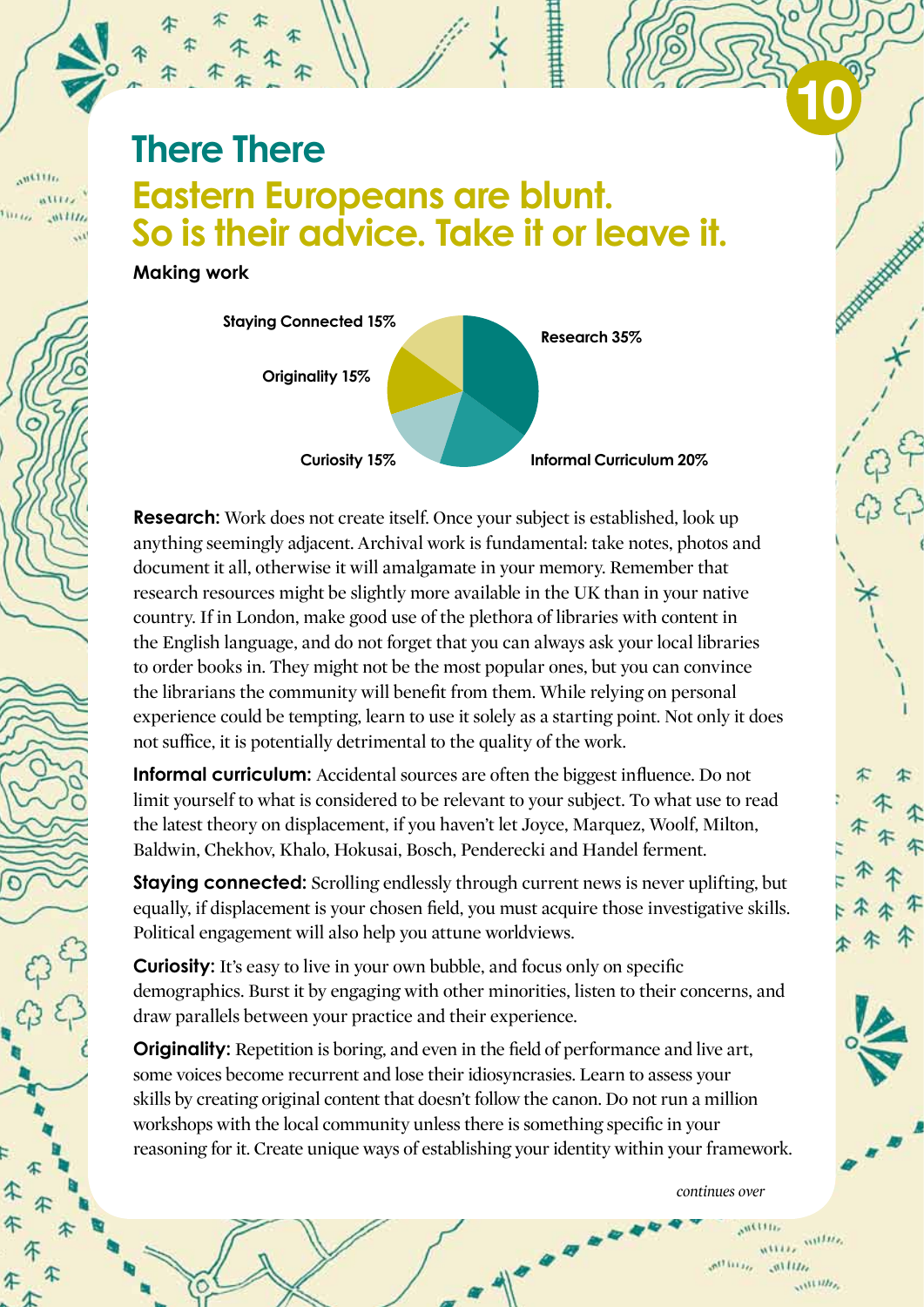**Producing** 

 $n$ illi



**Convincing:** Just because you recognise the importance/relevance of your topic, doesn't mean curators and programmers will. Sometimes - often - you have to argue the case for your topic, before you can make the case for your work, especially if you tick the 'other' box on equal opportunities forms.

**Stretching:** The pound. There's not a lot of money in the arts, end even less when you're dealing with topics of immigration/displacement. Ask boldly, fight for more, but learn how to manage your budget, work on a shoe-string, diversify your sources of income (and alas, get used to that vocabulary). Try to always pay yourself.

**Audiences:** Think about who you are performing for. Most venues come with monolithic audiences, and there's no point making work about immigration for only British / only immigrant audiences. For actual political resonance you'll have to do audience development as well.

**Choosing:** Don't trust just anyone with your work. Immigration is a complex topic and in the long-term it only makes sense to show your work within contexts that appreciate that complexity, not those looking for a quick diversity check.

**Translating:** It can take a while to get used to how feedback works in a different country; it's not about the language as much as it is about the culture. You need to know what the perception of your work and practice is though - so learn the lingo and adjust to it. (For us, it was learning to read between the very subtle lines).

**Finally...** don't forget to make work while you're doing all of that. Easy-peasy.

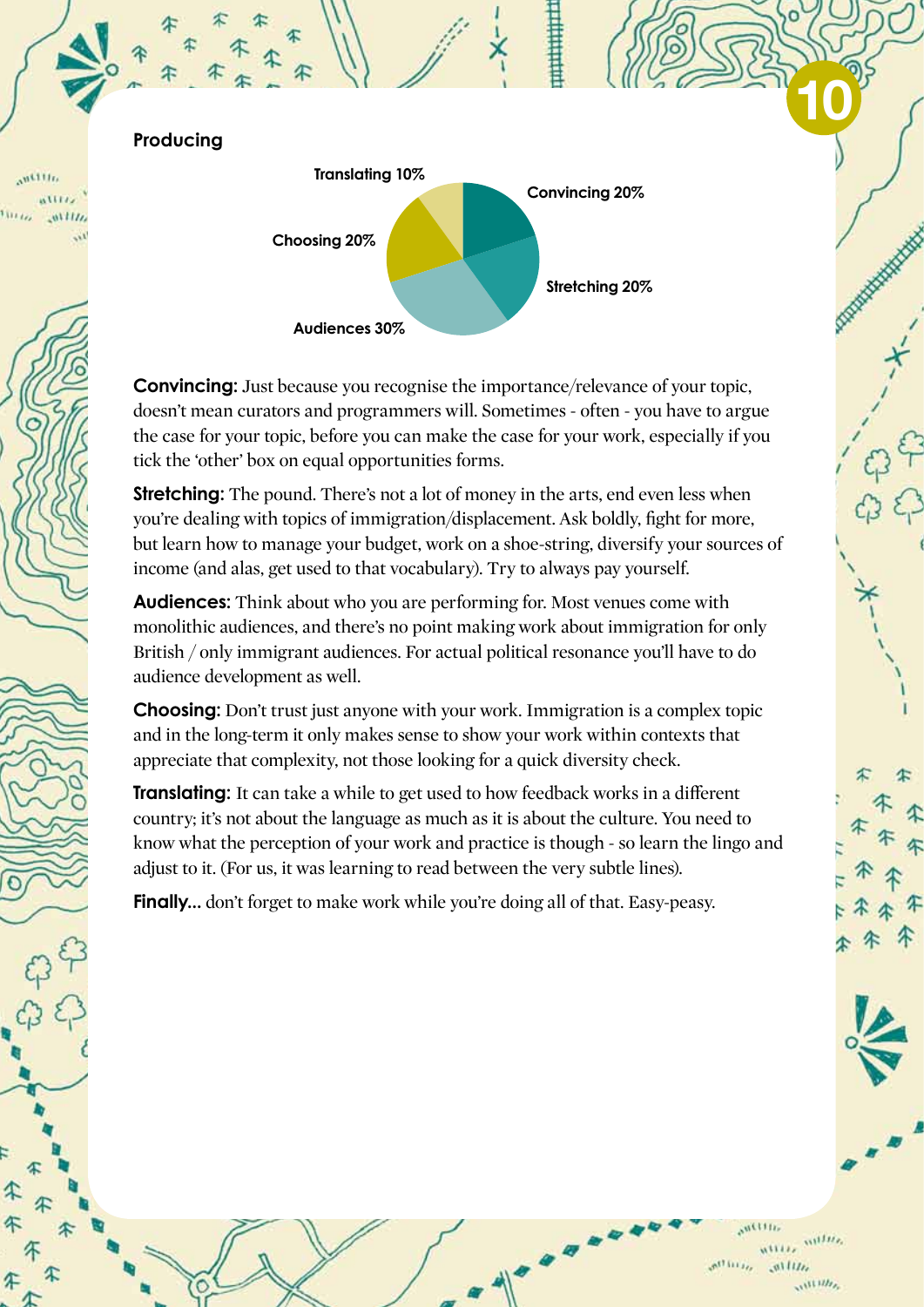**Contributor biographies**

**Tania Cañas** is the Arts Director at RISE Refugee and a Lecturer and PhD candidate at the Centre for Cultural Partnerships at The University of Melbourne. She also sits on the Editorial Board at the International Pedagogy and Theatre of the Oppressed Academic Journal/ PTO Inc.

Tania's research, writing and theatre practice focuses on community engaged methodologies: authorship, ownership, ethics, self-determination and resistance. Tania regularly delivers masterclasses on what best practice means in the context of arts, culture and community engagement. She recently delivered a masterclass on *Nothing about Us Without us*, at the International Community Arts Festival 2017 (the Netherlands) as well as workshops such as *Ethics and Self –Determination*, *Decolonising Narratives*. She has been a keynote for the Women of the World Festival 2017, The Guild Conference 2016 and the upcoming Theatre Forum (Ireland).

Tania has had her creative work published through Currency Press Australia as well as academic journals. She has presented at conferences both nationally and internationally, and facilitated community theatre workshops at universities, within prisons and youth groups in Australian, Northern Ireland, The Solomon Islands, the United States and most recently South Africa.

Over the last four years has been working with RISE and NMIT to develop a series of Forum Theatre workshops with students who are recent migrants, refugees and asylum seekers. http://tania-canas.squarespace.com/

• This piece is about how our community's sanctuary is currency subject to reproducing white Australia ideology and bureaucracy. How we become cooped as extensions of ongoing colonial, genocidal violence. We refuse to ascribe to such lies. We acknowledge indigenous sovereignty and seek sanctuary under this sovereignty.

l First performed at Sovereignty + Sanctuary, a First Nations and Refugee Solidarity Event (RISE and WAR- Warriors of Aboriginal Resistance)

**Işıl Eğrikavuk** studied Western literature at Boğaziçi University (Istanbul) then went to The School of The Art Institute of Chicago with Koç Foundation scholarship for her MFA in Performance Art. She is currently teaching art and media at Istanbul Bilgi University. She also wrote a weekly column, Güncel Sanat Kafası (High on Contemporary Art) at national newspaper Radikal for three years, where she commented on the intersection of daily news and contemporary art.

Eğrikavuk is the winner of Turkey's first contemporary art prize, Full Art Prize in 2012. She is also the first recipient of SPOT Production Fund's artist grant. She has participated in numerous international exhibitions, residencies, and her work has been published in both local and international journals.

*continues over*

 $1111177$  $\mathcal{M}$  is i.i.  $0.1111$  $\mathcal{M}^{III}$ 



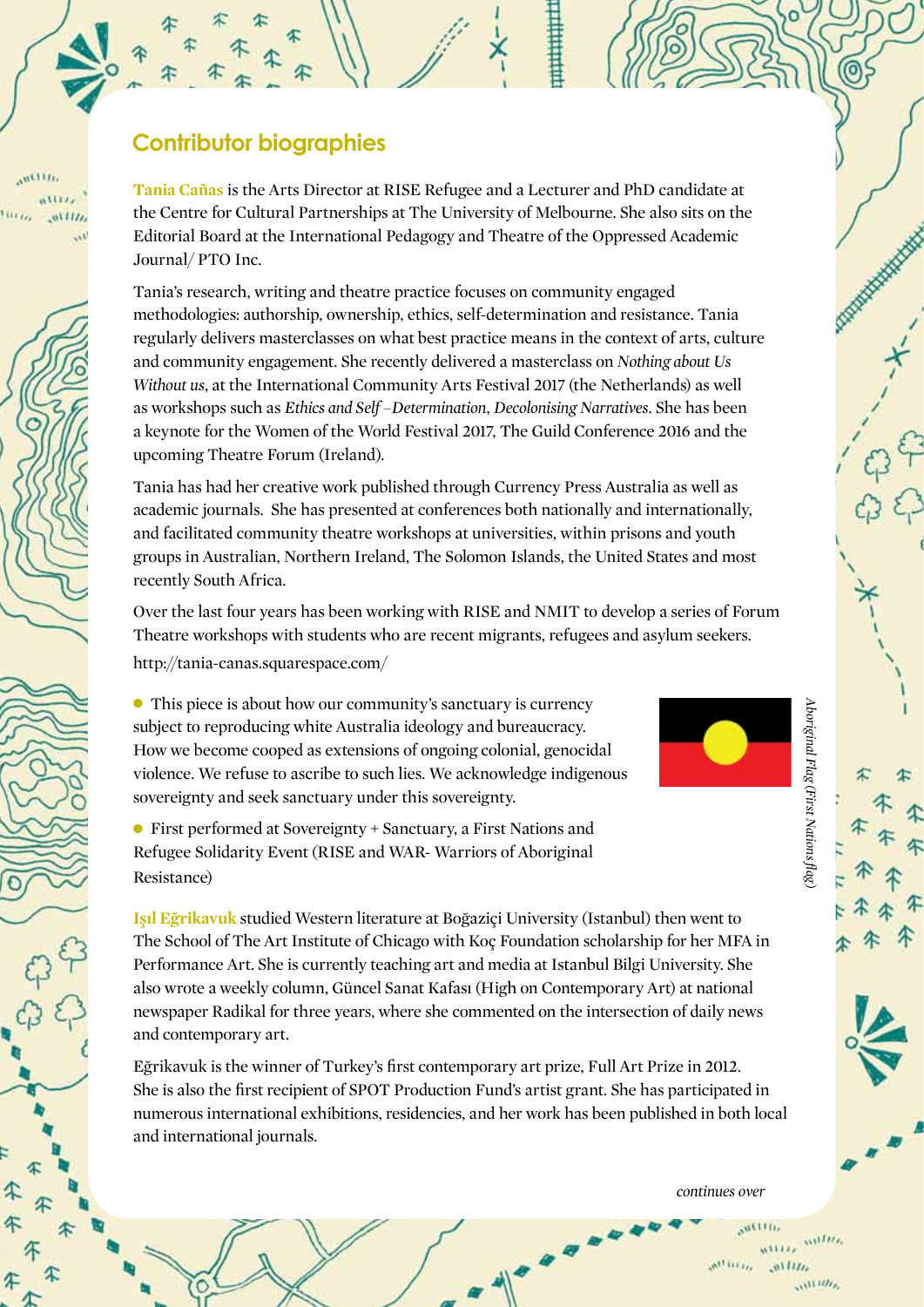**Roberto Sifuentes** is an interdisciplinary artist from Los Angeles and now living in Chicago, where he is a Professor at The School of the Art Institute of Chicago. His work combines live performance with interactive technologies and video as a presentation medium. As a member of La Pocha Nostra from 1994 - 2000, Sifuentes collaborated with performance artist Guillermo Gómez-Peña, presenting performance and installation work at over 200 venues throughout the United States, Europe, and Latin America.

**Aram Han Sifuentes** uses a needle and thread as her tools to examine immigration, citizenship, race and craft, drawing on both personal experiences and shared cultural identity. Her work has been exhibited and performed at the Jane Addams Hull-House Museum in Chicago, Illinois; Chicago Cultural Center in Chicago, Illinois; Whitney Museum of American Art in NYC, New York; Museum of Contemporary Art, Chicago; Wing Luke Museum of Asian Pacific American Experience in Seattle, Washington; Chung Young Yang Embroidery Museum in Seoul, South Korea; Elmhurst Art Museum in Elmhurst, Illinois; and the Center for Craft, Creativity and Design in Asheville, North Carolina. She earned her BA in Art and Latin American Studies from the University of California, Berkeley, and her MFA in Fiber and Material Studies from the School of the Art Institute of Chicago. She is currently a Lecturer at the School of the Art Institute of Chicago.

**Sophie NL Besse** is a playwright and theatre director trained in both drama and therapy. She has run PSYCHEdelight theatre company since 2013. She creates socially engaged theatre and provides drama workshops as a place of expression and integration.

**Mark Jeffery** (B. 1973 Doveridge, UK) is a Chicago based performance / installation artist, curator and teacher. Mark received his BA (Hons) in Visual Performance from Dartington College of Arts in UK. He was awarded a Junior Fellowship in Live Art between the University of the West of England and Arnolfini Live.

He has been making collaborative and non-collaborative performance / installation / internet / screen works and participation based exhibits in numerous spaces and contexts since 1993. He was a member of Goat Island Performance Group from 1996 - 2009. He collaborated and performed in 5 of Goat Island's works, touring and teaching extensively across North America and Europe. Teaching included a 10 year-long annual summer performance institute at the School of the Art Institute of Chicago. Mark is currently an Assistant Professor at the School of the Art Institute of Chicago where he teaches in the Performance Department.

**La Pocha Nostra** is an ever-morphing transdisciplinary arts organisation. Based in San Francisco with factions in other cities and countries, their original mission statement (2003) read: "We provide a center and forum for a loose network of international rebel artists from various disciplines, generations, gender persuasions and ethnic backgrounds."

For 23 years La Pocha Nostra has been fully engaged in the field of performance and live art through a myriad collaborations, lectures, writings, pedagogy, artivism, and digital art. They have reinvented themselves constantly in order to remain current, sexy and edgy. They operate at the intersecting points of new and old (political, cultural, geographic and conceptual) borders. Inevitably, their language, performance strategies, aesthetics, membership and location have changed with the times.

*continues over*

 $\mathbf{A}^{11}$  i i  $\mathbf{r}_{t_2}$  $011111$  $111111$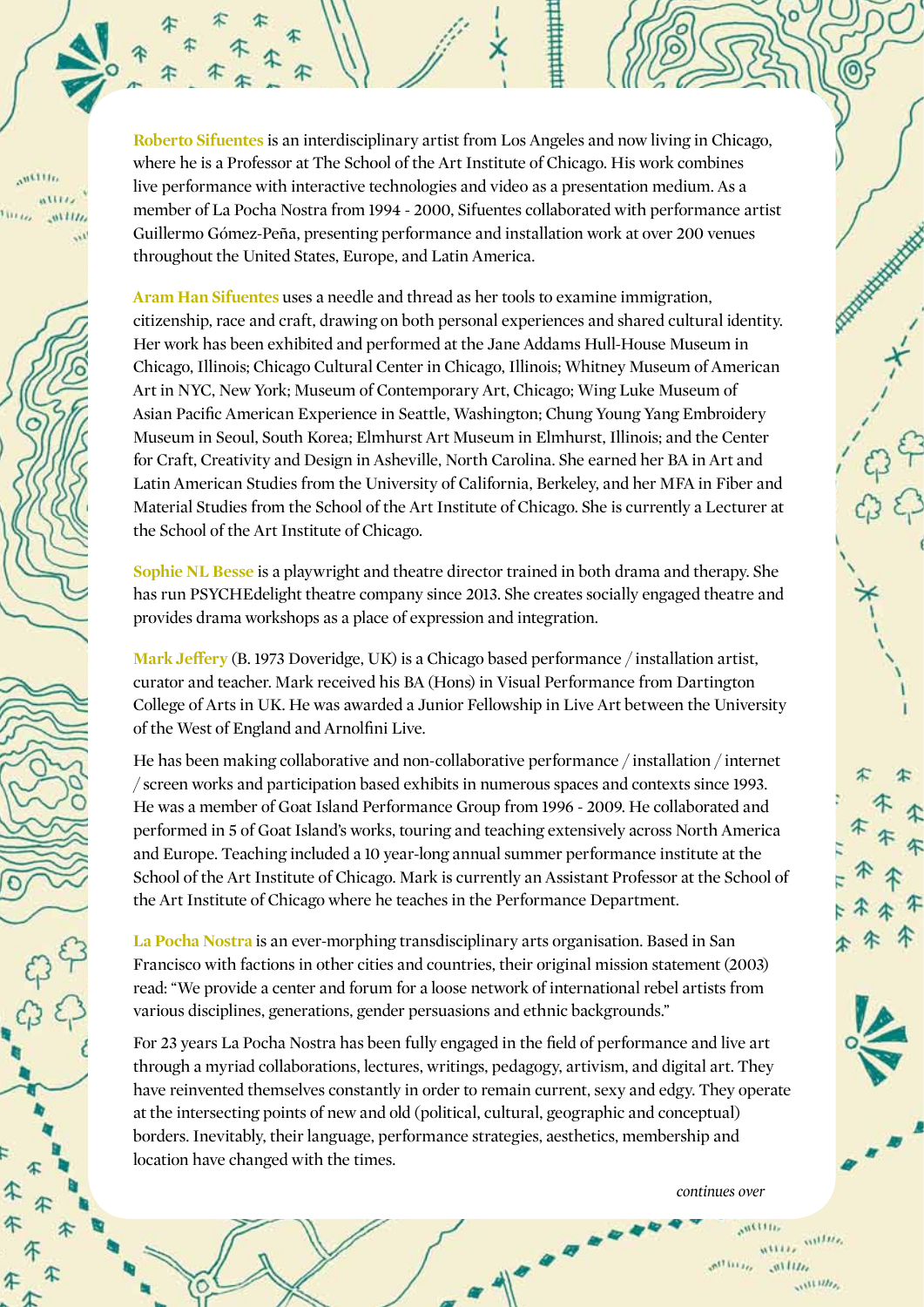**Tara Fatehi Irani** is a multidisciplinary artist and writer working with fabricated histories, mistranslated memories and unattended archives. Her work is primarily concerned with the ephemeral interactions between memories, words and sites. Her PhD research at the University of Roehampton in conjunction with the Live Art Development Agency investigates the interanimation of personal archives and performance through working with family archives from Iran. She is half of the duo /gorizazmarkaz/ and 1/6th of the Documentation Action Research Collective (DARC). www.tarafatehi.com

**Kimbal Quist Bumstead** is an interdisciplinary artist based in London whose work sits between painting, drawing, video and performance. Kimbal's work is cathartic, explosive and colourful. He takes a performative approach to making work and is interested in the physical and subjective notions of a journey; the eternal process of becoming, the meandering volatile and nomadic identity, and the act of tracing sensory experience through mark making.

**There There** is a 50% Romanian 50% Serbian performance company, founded in London by Dana Olărescu and Bojana Janković. Their work explores topics that emerge at the intersection of personal experience and big-picture policy and politics, including immigration, immigrant and national identities.